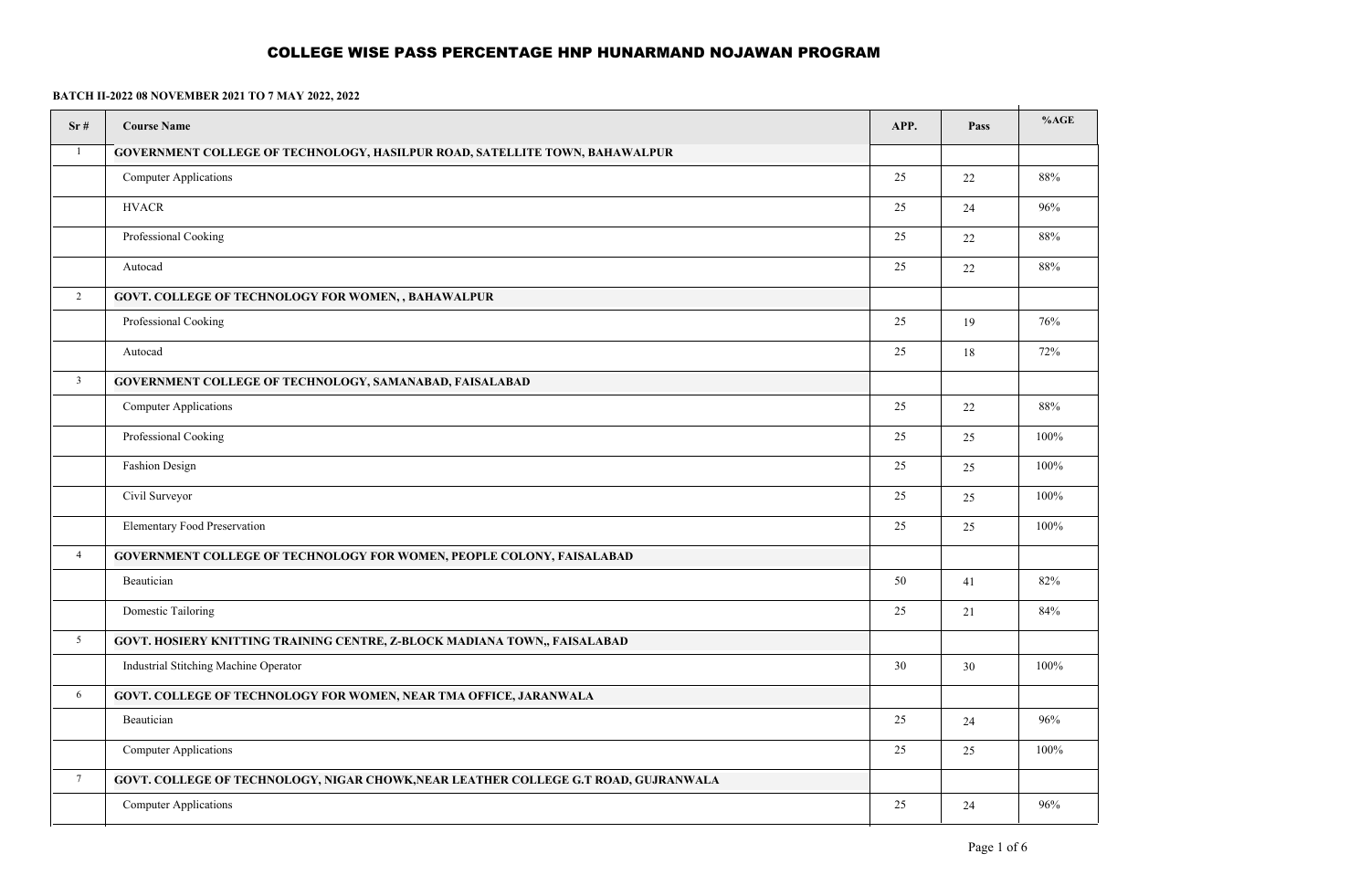| Sr# | <b>Course Name</b>                                                                                         | APP.   | Pass   | %AGE   |
|-----|------------------------------------------------------------------------------------------------------------|--------|--------|--------|
| 8   | GOVT. INSTITUTE OF LEATHER TECHNOLOGY, G.T. ROAD, GUJRANWALA                                               |        |        |        |
|     | <b>Computer Applications</b>                                                                               | 25     | 24     | 96%    |
|     | Graphic Designer                                                                                           | 25     | 23     | 92%    |
| 9   | <b>CUTLERY AND SMALL TOOLS INDUSTRIES, SERVICE CENTRE,, WAZIRABAD</b>                                      |        |        |        |
|     | <b>Computer Applications</b>                                                                               | 25     | 24     | 96%    |
|     | Autocad                                                                                                    | 25     | 19     | 76%    |
|     | CNC Programming Setup & Operations                                                                         | 15     | 13     | 87%    |
|     | Tool and Die Making                                                                                        | 15     | 13     | 87%    |
| 10  | GOVERNMENT COLLEGE OF TECHNOLOGY FOR WOMEN, SHAH JAHANGIR ROAD NEAR POLICE STATION SADAR,<br><b>GUJRAT</b> |        |        |        |
|     | Beautician                                                                                                 | 25     | 19     | 76%    |
|     | Professional Cooking                                                                                       | $25\,$ | 19     | 76%    |
| 11  | GOVT.SWEDISH PAKISTANI COLLEGE OF TECHNOLOGY,, SERVICE MOR,, GUJRAT                                        |        |        |        |
|     | Professional Cooking                                                                                       | 25     | 20     | $80\%$ |
| 12  | WOOD WORKING SERVICE CENTRE, P.O. BOX-95, SMALL INDUSTRIES ESTATE, G.T. ROAD,, GUJRAT                      |        |        |        |
|     | Autocad                                                                                                    | 25     | $18\,$ | 72%    |
|     | Graphic Designer                                                                                           | 18     | 11     | 61%    |
| 13  | GOVERNMENT COLLEGE OF TECHNOLOGY, , PINDI BHATTIAN                                                         |        |        |        |
|     | Home Appliances Repair                                                                                     | 25     | 22     | 88%    |
|     | Civil Surveyor                                                                                             | 25     | $18\,$ | 72%    |
| 14  | GOVT. COLLEGE OF TECHNOLOGY, , JHANG                                                                       |        |        |        |
|     | Computer Applications                                                                                      | 25     | 25     | 100%   |
|     | Electrician                                                                                                | 25     | 24     | 96%    |
|     | Machinist                                                                                                  | 25     | $22\,$ | $88\%$ |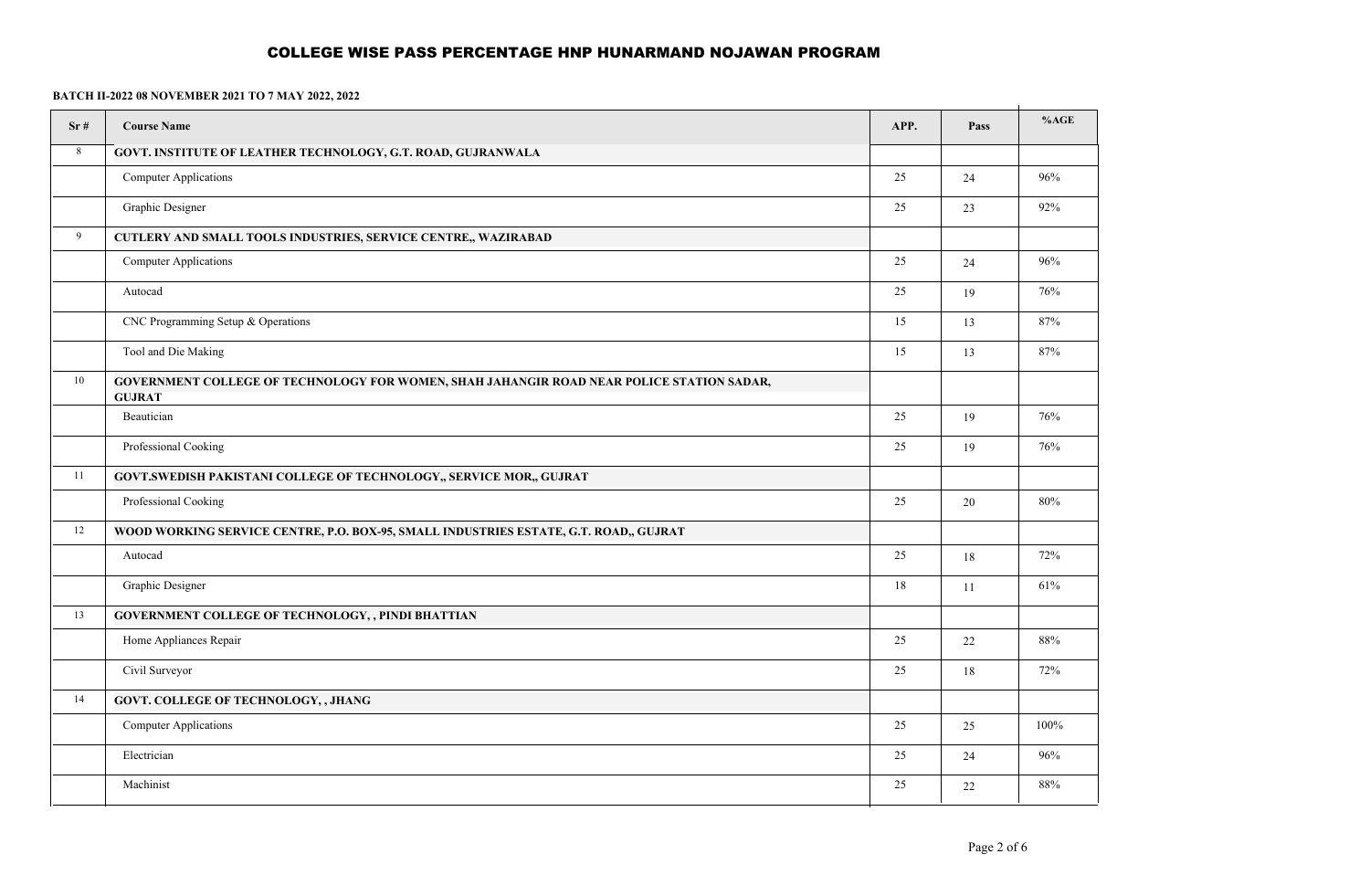| Sr# | <b>Course Name</b>                                                                                          | APP. | Pass | %AGE |
|-----|-------------------------------------------------------------------------------------------------------------|------|------|------|
|     | Solar Photovoltaic (PV) Systems for Power Generation                                                        | 25   | 25   | 100% |
|     | Autocad                                                                                                     | 25   | 25   | 100% |
| 15  | GOVERNMENT COLLEGE OF TECHNOLOGY, MAIN JEHLUM ROAD, PIND DADAN KHAN                                         |      |      |      |
|     | <b>Computer Applications</b>                                                                                | 25   | 21   | 84%  |
|     | Electrician                                                                                                 | 25   | 21   | 84%  |
|     | Civil Surveyor                                                                                              | 25   | 21   | 84%  |
| 16  | GOVT. COLLEGE OF TECHNOLOGY, , JOHARABAD (KHUSHAB)                                                          |      |      |      |
|     | <b>Computer Applications</b>                                                                                | 25   | 14   | 56%  |
|     | Professional Cooking                                                                                        | 16   | 12   | 75%  |
| 17  | GOVERNMENT COLLEGE OF TECHNOLOGY, RAILWAY ROAD, LAHORE                                                      |      |      |      |
|     | Computer Applications                                                                                       | 25   | 24   | 96%  |
|     | Electrician                                                                                                 | 25   | 25   | 100% |
|     | Professional Cooking                                                                                        | 50   | 46   | 92%  |
| 18  | GOVERNMENT COLLEGE OF TECHNOLOGY (WOMEN), LYTTON ROAD, LAHORE                                               |      |      |      |
|     | Professional Cooking                                                                                        | 25   | 23   | 92%  |
|     | Fashion Design                                                                                              | 25   | 22   | 88%  |
| 19  | GOVT. COLLEGE OF TECHNOLOGY FOR GLASS, CERAMICS & POTTERY DEVELOPMENT, MATCHES FACTORY<br>,SHAHDARA, LAHORE |      |      |      |
|     | Kashigari                                                                                                   | 22   | 20   | 91%  |
| 20  | GOVERNMENT COLLEGE OF TECHNOLOGY, , LAYYAH                                                                  |      |      |      |
|     | <b>Computer Applications</b>                                                                                | 30   | 29   | 97%  |
|     | Electrician                                                                                                 | 30   | 30   | 100% |
|     | Autocad                                                                                                     | 30   | 26   | 87%  |
|     | Civil Surveyor                                                                                              | 25   | 25   | 100% |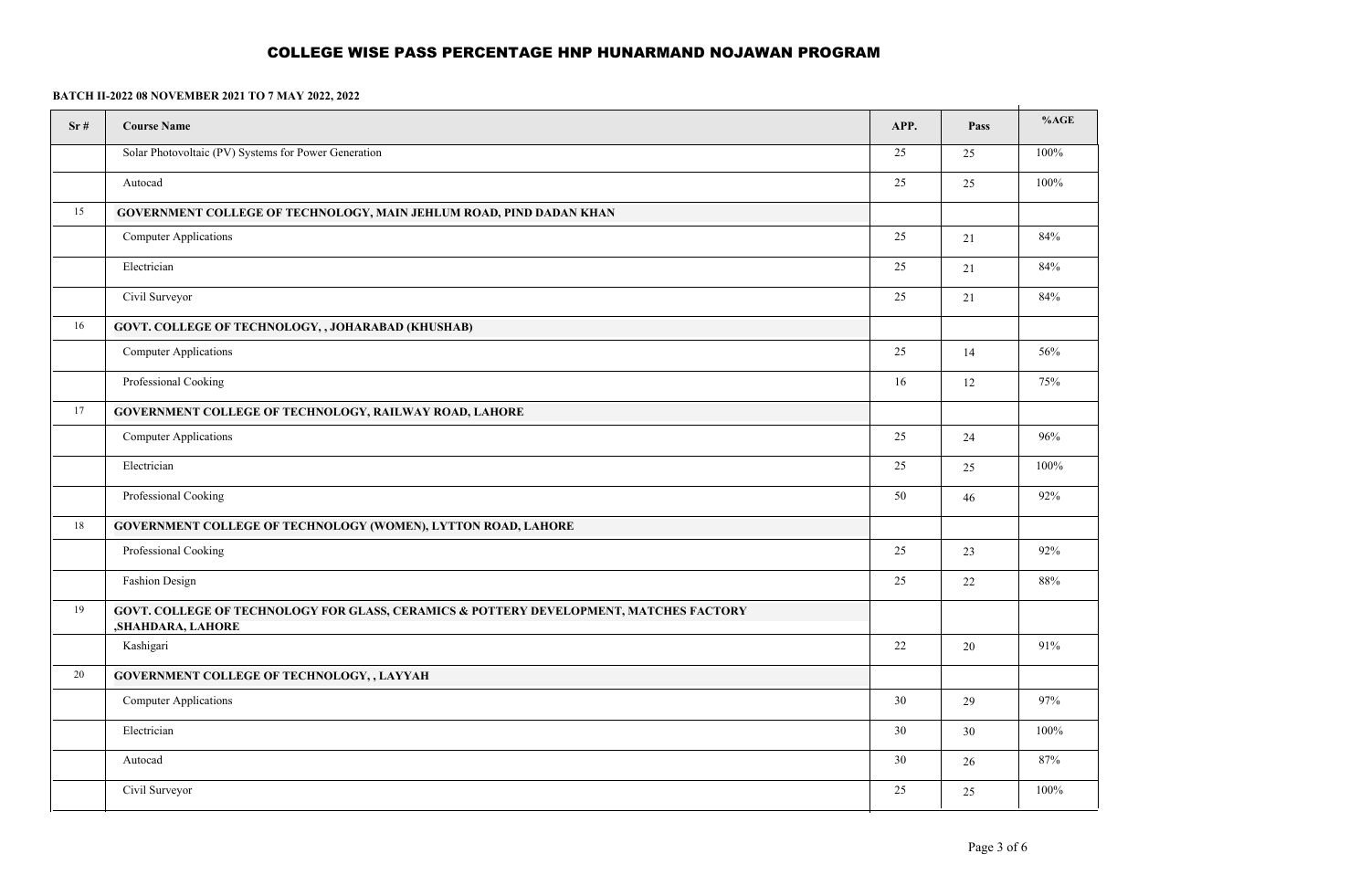| Sr# | <b>Course Name</b>                                                                          | APP. | Pass   | %AGE |
|-----|---------------------------------------------------------------------------------------------|------|--------|------|
| 21  | <b>GOVT. COLLEGE OF TECHNOLOGY FOR WOMEN, ., LAYYAH</b>                                     |      |        |      |
|     | <b>Computer Applications</b>                                                                | 25   | 25     | 100% |
|     | Fashion Design                                                                              | 25   | 25     | 100% |
|     | Domestic Tailoring                                                                          | 25   | 25     | 100% |
| 22  | GOVERNMENT COLLEGE OF TECHNOLOGY FOR WOMEN, QASIM PUR COLONY, MULTAN                        |      |        |      |
|     | Beautician                                                                                  | 25   | 25     | 100% |
|     | Professional Cooking                                                                        | 25   | 21     | 84%  |
|     | Domestic Tailoring                                                                          | 25   | 25     | 100% |
| 23  | GOVERNMENT COLLEGE OF THECHNOLOGY, QASIM PUR COLONY, MULTAN                                 |      |        |      |
|     | Electrician                                                                                 | 25   | 25     | 100% |
|     | Electronics Equipment Repair                                                                | 25   | 25     | 100% |
| 24  | GOVT. PAK GERMAN POLYTECHNIC INSTITUTE FOR AGRICULTURE TECHNOLOGY, CHAK 5 - FAIZ, MULTAN    |      |        |      |
|     | <b>Computer Applications</b>                                                                | 25   | 23     | 92%  |
| 25  | <b>INSTITUTE OF BLUE POTTERY DEVELOPMENT, NEAR OVER HEAD BRIDGE MUMTAZABAD ROAD, MULTAN</b> |      |        |      |
|     | Kashigari                                                                                   | 49   | 47     | 96%  |
| 26  | GOVERNMENT COLLEGE OF TECHNOLOGY, 7-KM GT ROAD LALA MEER, KOT ADDU                          |      |        |      |
|     | <b>Computer Applications</b>                                                                | 25   | 25     | 100% |
|     | Electrician                                                                                 | 20   | $20\,$ | 100% |
|     | <b>HVACR</b>                                                                                | 20   | 18     | 90%  |
|     | Civil Surveyor                                                                              | 20   | 17     | 85%  |
|     | Ups Repair And Maintenance                                                                  | 20   | 18     | 90%  |
| 27  | WOOD WORKING CENTRE,, OPP WAPDA COLONY, LAYYAH ROAD,, KOT ADDU                              |      |        |      |
|     | Autocad                                                                                     | 50   | 50     | 100% |
| 28  | GOVT. COLLEGE OF TECHNOLOGY,, D.G KHAN ROAD, ALI PUR BY PASS,, MUZAFFARGARH                 |      |        |      |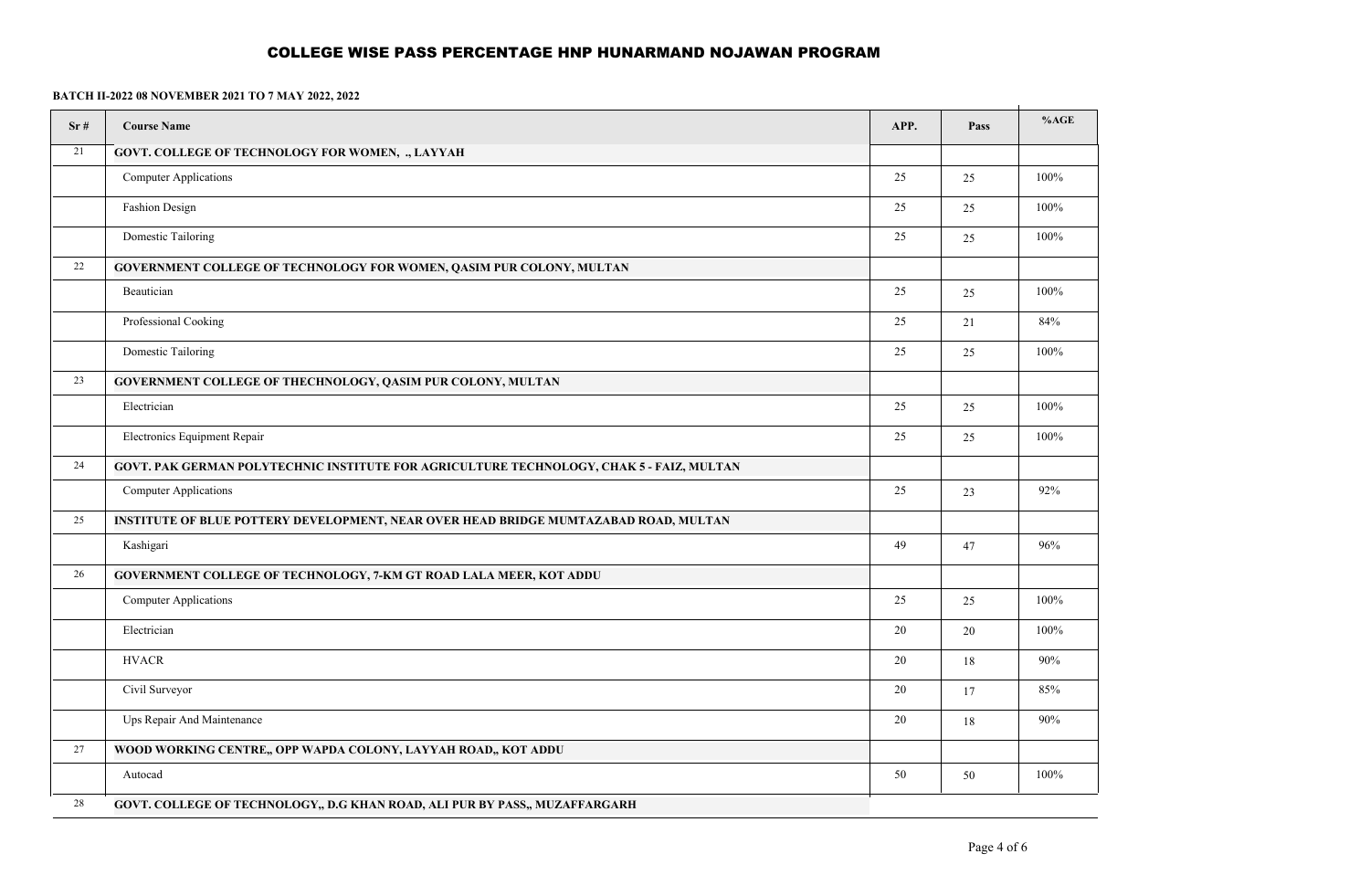| Sr# | <b>Course Name</b>                                                    | APP. | Pass   | %AGE    |
|-----|-----------------------------------------------------------------------|------|--------|---------|
|     | Computer Applications                                                 | 20   | 19     | 95%     |
|     | Electrician                                                           | 20   | 19     | 95%     |
|     | Machinist                                                             | 20   | $20\,$ | 100%    |
|     | Solar Photovoltaic (PV) Systems for Power Generation                  | 20   | 19     | 95%     |
|     | Autocad                                                               | 50   | 47     | 94%     |
| 29  | GOVT. COLLEGE OF TECHNOLOGY, SHAHKOT ROAD,, SANGLA HILLS              |      |        |         |
|     | Computer Applications                                                 | 25   | 23     | 92%     |
|     | Electrician                                                           | 25   | $21\,$ | 84%     |
|     | Civil Surveyor                                                        | 25   | 23     | 92%     |
| 30  | GOVERNMENT TECHNICAL TRAINING INSTITUTE, FACTORY AREA, RAHIM YAR KHAN |      |        |         |
|     | Computer Applications                                                 | 20   | 18     | 90%     |
|     | Electrician                                                           | 20   | 19     | 95%     |
|     | Professional Cooking                                                  | 20   | $20\,$ | 100%    |
|     | Plumber                                                               | 20   | 16     | 80%     |
|     | Electronics Equipment Repair                                          | 20   | 19     | 95%     |
| 31  | GOVT COLLEGE OF TECHNOLOGY, , RAHIM YAR KHAN                          |      |        |         |
|     | Computer Applications                                                 | 25   | 25     | 100%    |
| 32  | GOVT. COLLEGE OF TECHNOLOGY, , TRANDA MUHAMMAD PANAH                  |      |        |         |
|     | Computer Applications                                                 | 50   | 50     | $100\%$ |
|     | Autocad                                                               | 40   | 40     | $100\%$ |
| 33  | <b>GOVT. COLLEGE OF TECHNOLOGY, , RAJANPUR</b>                        |      |        |         |
|     | Computer Applications                                                 | 40   | 39     | 98%     |
| 34  | GOVT. COLLEGE OF TECHNOLOGY, , RAWALPINDI                             |      |        |         |
|     | <b>HVACR</b>                                                          | 25   | $25\,$ | 100%    |